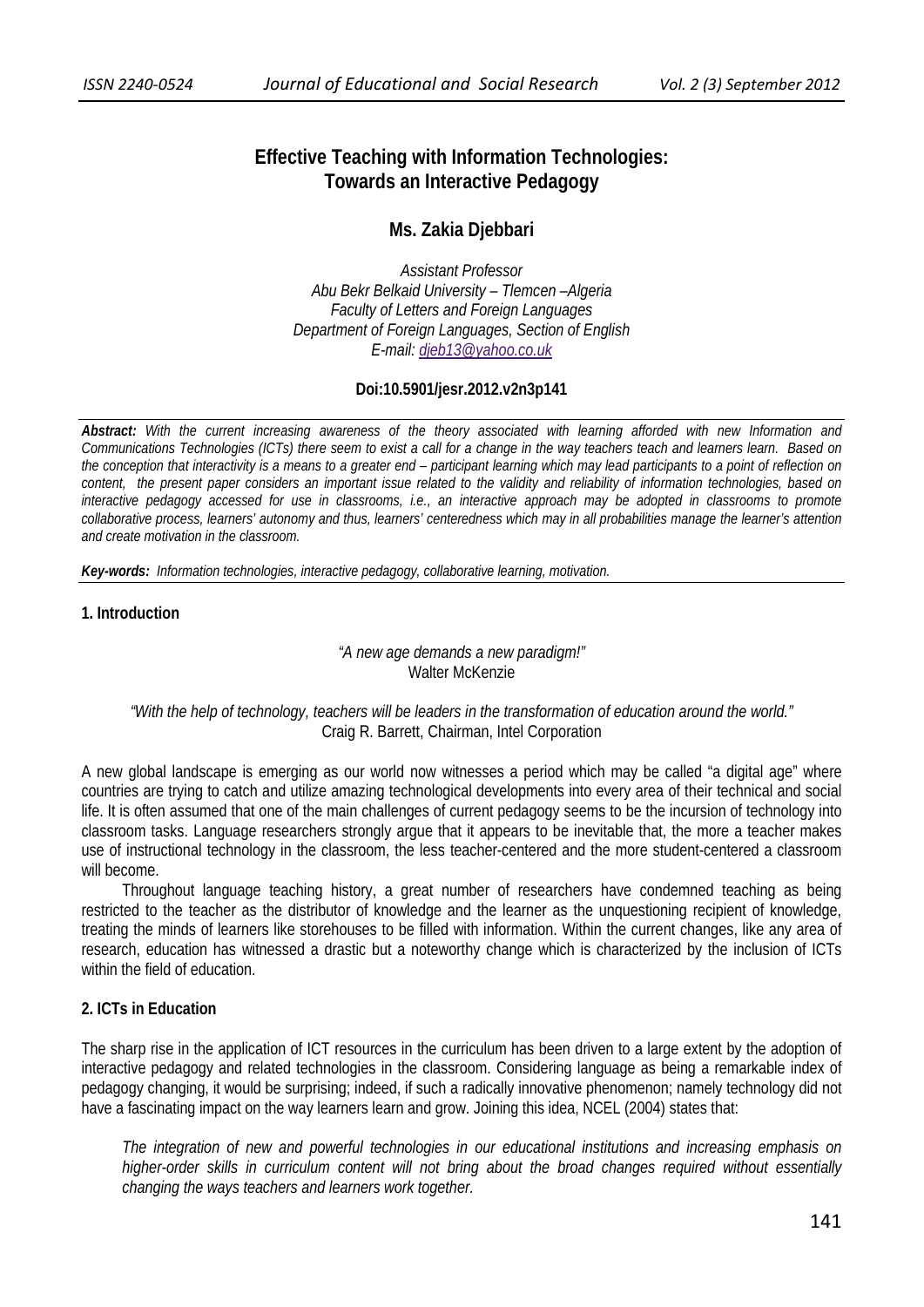However, the feasible combination of technology into education seems reasonably doubtful if it is not carefully integrated the curriculum accompanied by appropriate services, mechanisms and professional development support (Fox, 2003). Traditional classrooms treat the learner as an isolated and abstract being having little *interaction* with students or the teacher who is characterised by his authoritative nature. Hence, the genuine challenges for teachers at this point in the growth of digital classrooms seem to be tremendous to see the great potential that lies ahead, this is to master the interactive tools and the state of mind to begin collaborate with colleagues and students for effective use of these new tools within the teaching in the digital world.

#### **3. Interactive Pedagogy**

Interactivity may simply mean that teaching resources should be designed in a way which allows students interact with the tools either physically or mentally. It also may mean using software like Google Earth to pick up the whole globe, rotate it and zoom in, showing animated layers to demonstrate some geographical principle, or manipulating objects in a virtual physics environment in an easy way, economising time and energy too. Interactive pedagogy may take the form of "*self-paced, student-controlled, individualized learning opportunities embedded with formative and summative assessments to gauge student learning outcomes*". Lawrance (2010:136)

Traditionally, classrooms were limited within the four walls, a teaching board and rows of tables and chairs; far too many teachers still believe the traditional tools for learning, i.e., textbooks, worksheets, the conventional teaching board are enough; and in far too many classrooms the teaching tends to be a one-way experience, with the teacher at the front imparting knowledge to students who passively absorb these facts in order to repeat them back in an exam.

Interactivity incorporation may in all probabilities transform classrooms into technology-enhanced learning environments which support, to a large extent, innovation, achievement and success. This may equip students with the spirit of collaboration, critical thinking and technology skills which they need to conduct leading-edge research in an interactive and collaborative environment which result successful careers in the classrooms and workplaces in the future.

Thus, it seems to be high time to explore the new world of 'e-teaching', which is usually described by the act of teaching using technology to enhance learners' achievements. Online learning platforms such as Moodle or Blackboard are typical of e-learning environments which enhance interactivity in which students log into in order to check published documents, tasks and activities to support a course of study, or which in some cases are actually the entire course of study. On the other hand, Students may also submit assignments and tasks electronically through the learning system, creating a digital, interactive work between the teacher and students.

The most remarkable example of interactivity is the Interactive Whiteboards or IWBs for short, which is a large interactive display that combines the simplicity of a whiteboard, power of a computer and front projection. IWBs may engage students with vivid images, video and audio, it also enables anything that can be seen or done on a computer screen to be projected onto an interactive whiteboard – bringing every classroom to life.

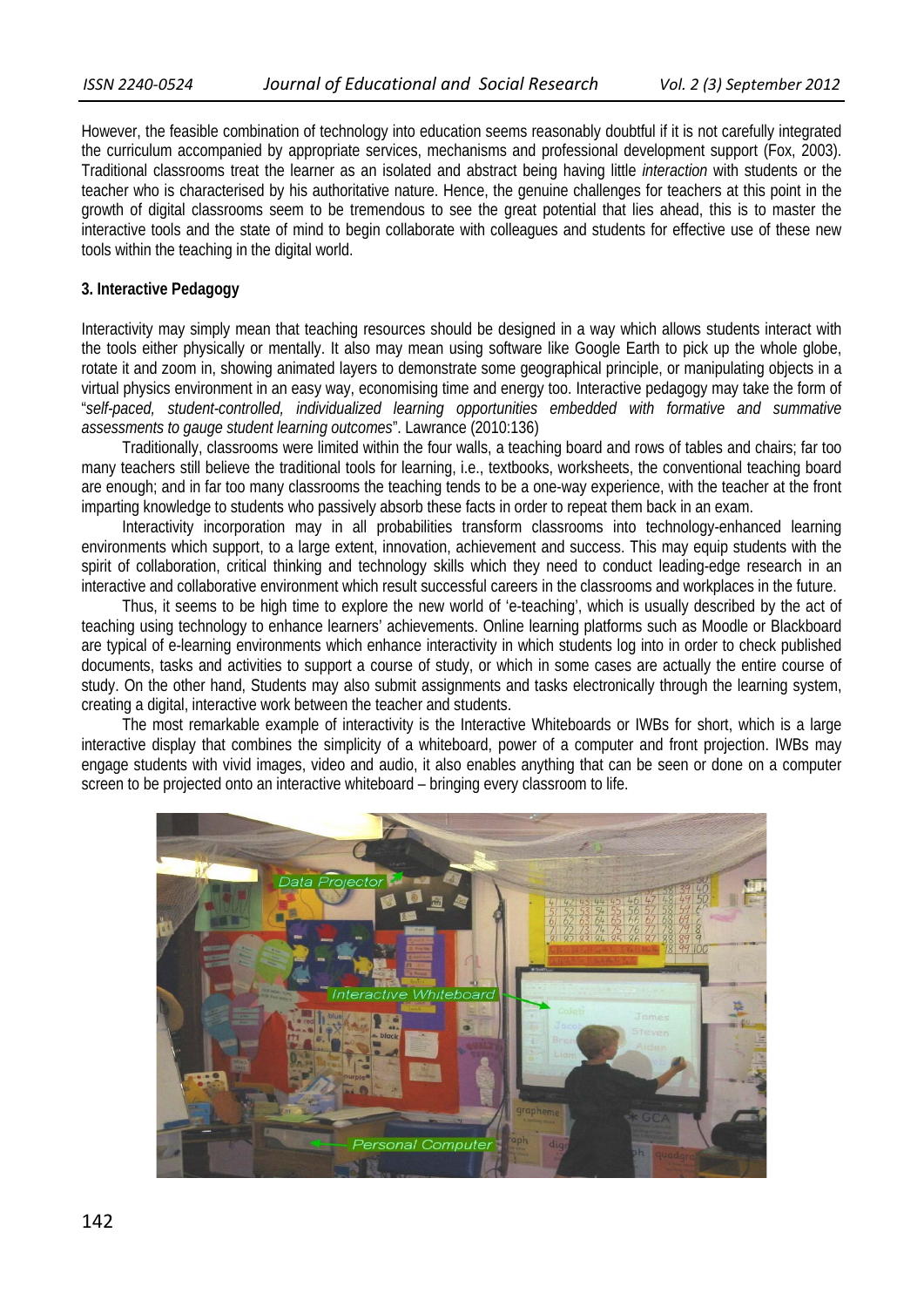Our argument is that successful learning takes place when learners achieve a capacity to learn at their own pace, *engaging* and *interacting* with creative ideas in motivating ways. For instance, activities such as writing, creating, designing, thinking, problem solving may be intensely personal in a way that and most learners will construct meaning for themselves in their own heads, in their own learning styles, as they work through these higher-order activities. In this way, teachers achieve well-run classrooms through well-organised curriculum which caters for the individual learning styles and needs.

#### **4. Teachers' Changing Views on Interactive Pedagogy**

The majority of teachers seem to emphasis on the relationship between their role in generating interactivity and enhance learners' responsibility for *managing activities*, *generating ideas*, *reflecting on learning* and *assessing* what they had achieved (their outcomes). In this fashion, teachers felt that group work may encourage learners to instigate interactions, and tasks were often structured to ensure that these interactions took place. ICT was seen by a great number of researchers and teachers as a means of encouraging and motivating learners.

As it seems to be clear, an interactive approach involves a radical change in teachers' roles from traditional pedagogy. Teachers may become a manager or facilitator of interactions designed to bring about learning, while learners take an active role and engaging in actions such as questioning, evaluating and explaining, i.e., this approach calls for learners' centeredness at a large extent. A great number of researchers were conscious to shift to a more *dialogic pedagogy*, where teachers incorporate ICTs and integrate its principles into their work and practice.

The following ATLAS framework seems to be valuable in revealing that learning may be affected according to orchestrating variables in the resources and support provided. Thus, the use of ICTs as a medium of interaction may be particularly valuable for effective learning.



## **Figure 1**.The ATLAS Framework

At this level, it is worthwhile that one should be careful while creating an interactive lesson. This was the concern of many researchers to help teachers succeed in their teaching task. Hence, language teacher' roles moved away from being the "source of all knowledge" to being more of an 'information architect' charged with the task of designing engaging learning pathways for their students". Betcher *et al* (2009:77), i.e., designing digital lessons which cope for learners' styles and needs. In this line of thought Strickland (2006) puts forward the ADDIE instructional system design model which aims at creating an Interactive Lesson. The abbreviation ADDIE stands for, Analyse, Design, Develop, Implement, Evaluate. Within each step in this model, a practical, hands-on task is completed as support to prove that the skill has been mastered. Here's how it goes: